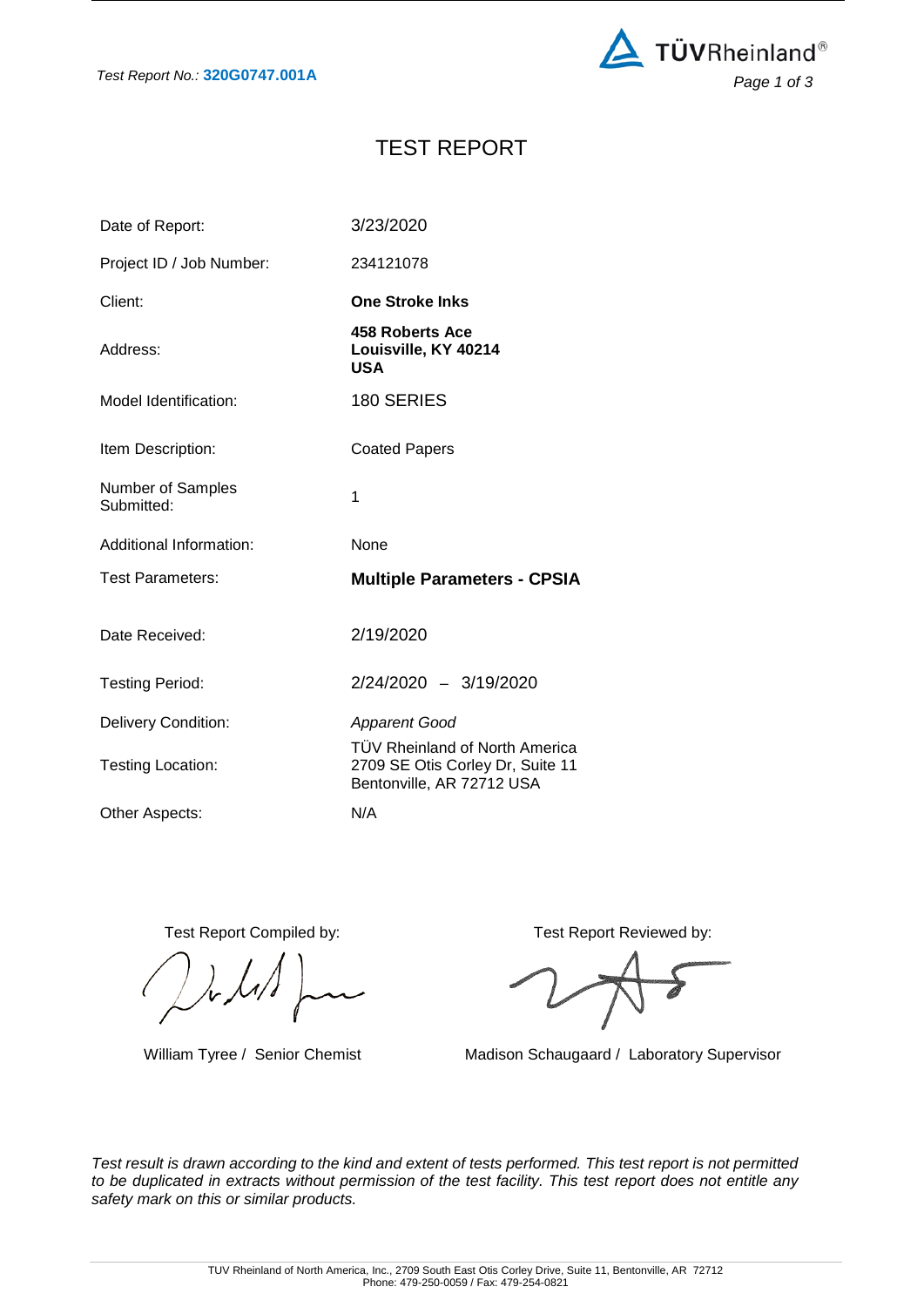

## **Test Parameters:**

| <b>Test Specification</b>                         |  |
|---------------------------------------------------|--|
| 1. Total Lead Content in Surface Coatings - CPSIA |  |
| 2. Total Phthalate Content in Substrates - CPSIA  |  |

## **Test Results:**

#### **Material Breakdown List - Chemical Testing**

| <b>Material</b><br>No. | <b>Material</b> | Color | <b>Component / Location</b> |  |  |  |
|------------------------|-----------------|-------|-----------------------------|--|--|--|
|                        | Dry Sample      | Clear | 180 SERIES                  |  |  |  |

#### **RESULTS**

### **1. TOTAL LEAD CONTENT IN SURFACE COATINGS:**

The product shall comply with the Consumer Product Safety Act (CPSA) Regulations, 16 CFR 1303 and Consumer Product Safety Improvement Act (CPSIA). Surface coatings on toys and other articles intended for children shall not have total lead content in excess of 0.009 % (90 ppm).

**Test method:** The sample was analyzed by X-Ray Fluorescence Spectroscopy (XRF) according to ASTM F2853-10

|                                                                                                                                                                                                                                                                                                                  | <b>Material or</b> | <b>Lead Content (mg/kg)</b> | <b>Maximum Permissible Limit</b><br>100 $mg/kg$ |  |  |  |
|------------------------------------------------------------------------------------------------------------------------------------------------------------------------------------------------------------------------------------------------------------------------------------------------------------------|--------------------|-----------------------------|-------------------------------------------------|--|--|--|
| Test No.                                                                                                                                                                                                                                                                                                         | <b>Component</b>   | MDL: 5 mg/kg                | (Pass/Fail)                                     |  |  |  |
|                                                                                                                                                                                                                                                                                                                  |                    | $<$ 5 mg/kg                 | Pass                                            |  |  |  |
| $\mathbf{M}$ and $\mathbf{N}$ and $\mathbf{N}$ and $\mathbf{N}$ and $\mathbf{N}$ and $\mathbf{N}$ and $\mathbf{N}$ and $\mathbf{N}$ and $\mathbf{N}$ and $\mathbf{N}$ and $\mathbf{N}$ and $\mathbf{N}$ and $\mathbf{N}$ and $\mathbf{N}$ and $\mathbf{N}$ and $\mathbf{N}$ and $\mathbf{N}$ and<br>$\mathbf{A}$ |                    |                             |                                                 |  |  |  |

Abbreviation: MDL = Method Detection Limit mg/kg denotes milligram per kilogram (ppm)

### **2. TOTAL PHTHALATE CONTENT IN SUBSTRATES:**

The CPSC prohibits children's toys and child care articles from containing concentrations of more than 0.1 percent of five phthalate chemicals, specifically diisononyl phthalate (DINP), diisobutyl phthalate (DIBP), di-npentyl phthalate (DPENP), di-n-hexyl phthalate (DHEXP), and dicyclohexyl phthalate (DCHP). Three phthalate chemicals, specifically di-(2-ethylhexyl) phthalate (DEHP), dibutyl phthalate (DBP), and benzyl butyl phthalate (BBP), under the CPSIA remains in full force and effect.

#### **Test method:** The sample was analyzed by organic solvent extraction and GCMS according to CPSC-CH-C1001-09.4

| <b>Test</b>                                                                                                                                                                                                                                                                                                                        | <b>Material</b> | <b>MDL: 0.005%</b> |                   |                     |                    |                   |                    | <b>Maximum</b><br>Permissible<br>Limit |                                                                                                                          |                       |
|------------------------------------------------------------------------------------------------------------------------------------------------------------------------------------------------------------------------------------------------------------------------------------------------------------------------------------|-----------------|--------------------|-------------------|---------------------|--------------------|-------------------|--------------------|----------------------------------------|--------------------------------------------------------------------------------------------------------------------------|-----------------------|
| No.                                                                                                                                                                                                                                                                                                                                |                 | <b>DiBP</b><br>(%) | <b>DBP</b><br>(%) | <b>DPENP</b><br>(%) | <b>DnHP</b><br>(%) | <b>BBP</b><br>(%) | <b>DEHP</b><br>(%) | <b>DCHP</b><br>(%)                     | <b>DINP</b><br>(%)                                                                                                       | 0.100%<br>(Pass/Fail) |
|                                                                                                                                                                                                                                                                                                                                    |                 |                    |                   |                     |                    |                   |                    |                                        | $ <\!\!0.005\% <\!\!0.005\% <\!\!0.005\% <\!\!0.005\% <\!\!0.005\% <\!\!0.005\% <\!\!0.005\% <\!\!0.005\% <\!\!0.005\% $ | Pass                  |
| Abbreviation:<br>$MDL = Method$ Detection Limit<br>$BBP = \text{Benzyl}$ butyl phthalate<br>$DBP = Dibutyl$ phthalate<br>DEHP = Di-(2-ethylhexyl) phthalate<br>$DPENP = Di-n-pentyl phthalate$<br>DIBP = Diisobutyl phthalate<br>DINP = Diisononyl phthalate<br>DCHP = Dicyclohexyl phthalate<br>DHEXP/DnHP = Di-n-hexyl phthalate |                 |                    |                   |                     |                    |                   |                    |                                        |                                                                                                                          |                       |